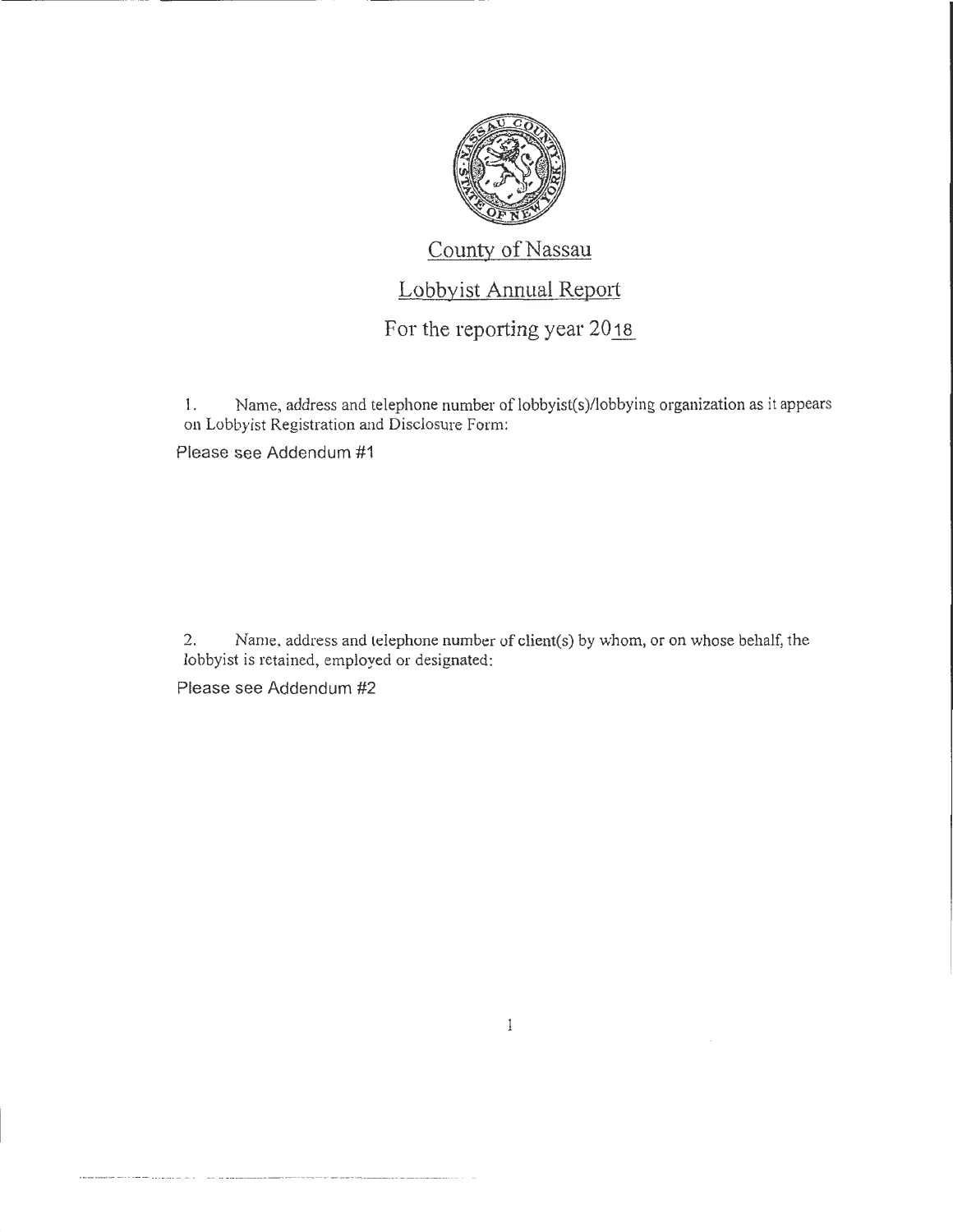3. A description of the subject or subjects on which each lobbyist retained, employed or designated by such client has lobbied:

 $\overline{a}$ 

Please see Addendum #4

4. Names of the persons and agencies before which such lobbyist has lobbied: Please see Addendum #4

5. List below amounts for any compensation paid or owed to the lobbyist during the prior year for the purposes of lobbying. Such amounts shall be detailed as to amount, to whom paid and for what purpose.

| Amount | Details<br>Please see Addendum #3                                                      |
|--------|----------------------------------------------------------------------------------------|
|        | <u> 1980 - Jan James James, margaret amerikan bizi da shekara 1980 - Ang kasaran a</u> |
|        | the control of the control of the control of the control of                            |
|        |                                                                                        |
|        |                                                                                        |
|        |                                                                                        |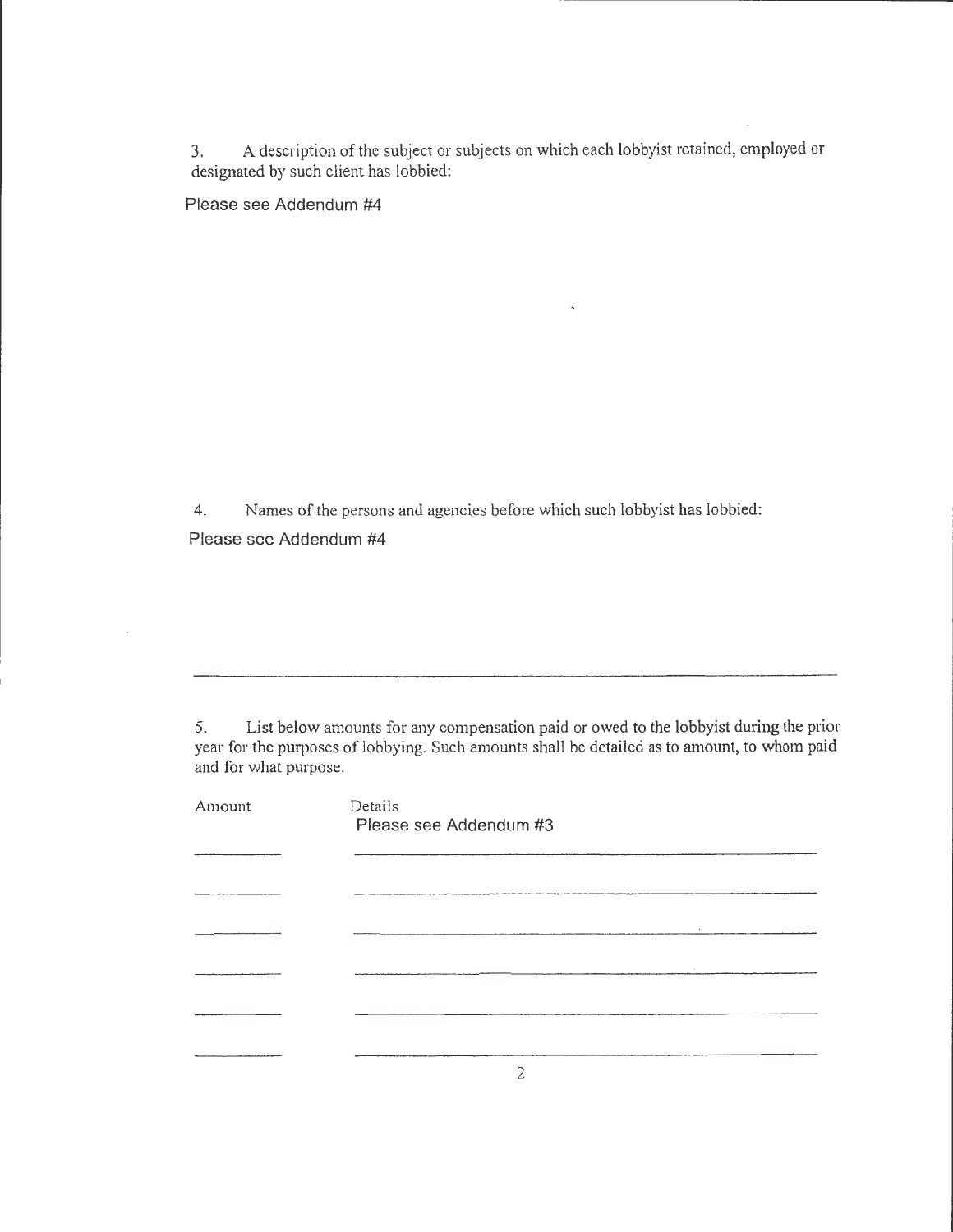6. List below the cumulative total amounts earned for lobbying throughout the year: **\$560,500** 

7. List below the expenses incurred or expensed by lobbyist for the purpose of lobbying:

| Amount      | Details<br>Please see Addendum #3                                                                                                             |  |
|-------------|-----------------------------------------------------------------------------------------------------------------------------------------------|--|
|             |                                                                                                                                               |  |
|             | $\overline{\phantom{a}}$<br>the company's company's company's company's company's company's company's company's company's company's company's |  |
|             |                                                                                                                                               |  |
|             |                                                                                                                                               |  |
| ___________ |                                                                                                                                               |  |
|             |                                                                                                                                               |  |
|             |                                                                                                                                               |  |
|             |                                                                                                                                               |  |
|             |                                                                                                                                               |  |
|             |                                                                                                                                               |  |
|             |                                                                                                                                               |  |
|             |                                                                                                                                               |  |
|             |                                                                                                                                               |  |
|             |                                                                                                                                               |  |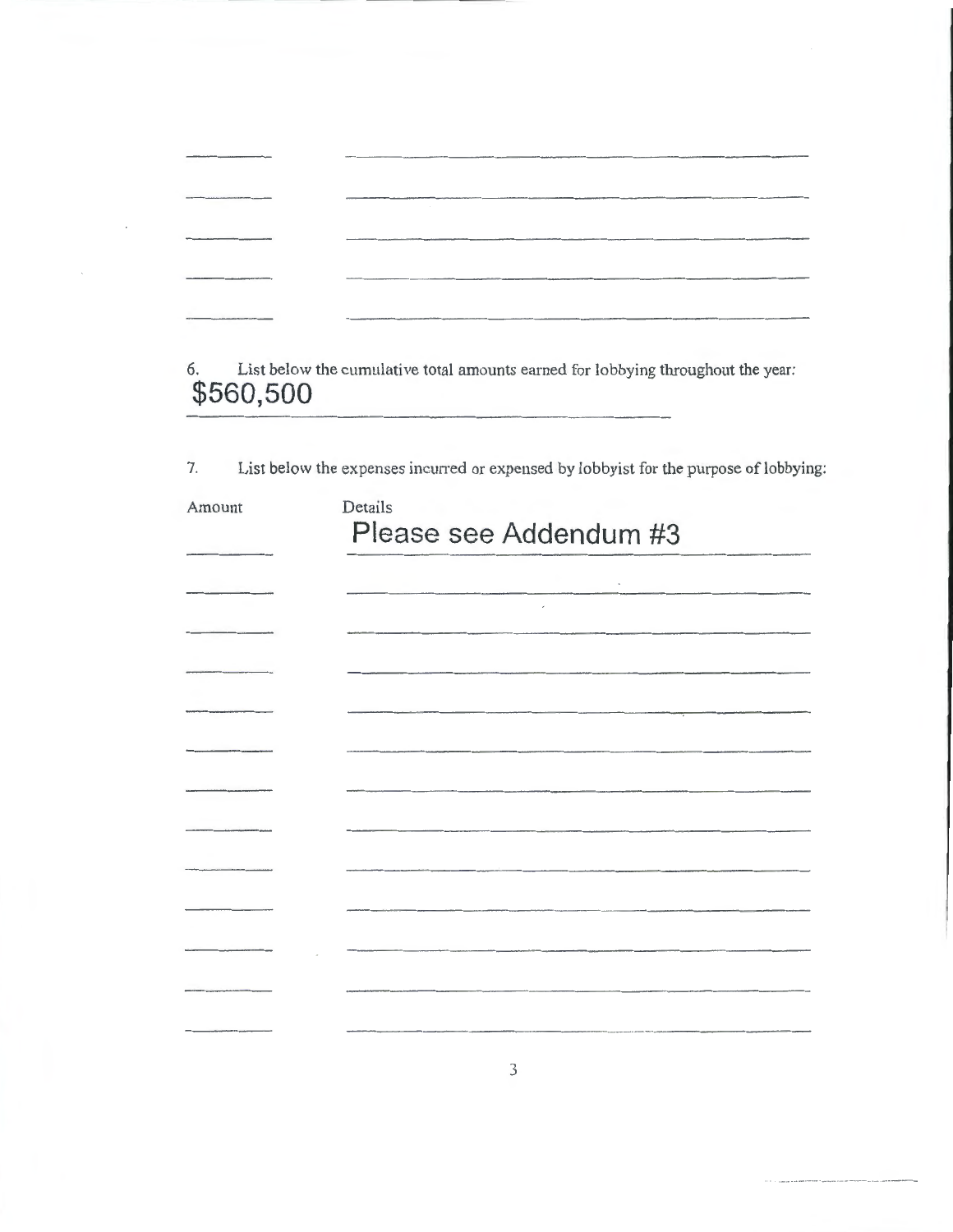8. List below the cumulative total amounts expended for lobbying throughout the year: **\$0.00** 

I understand that copies ofthis form will be sent to the Nassau County Department of Information Technology ("IT") to be posted on the County's website.

I also understand that upon termination of retainer, employment or designation I must give written notice to the County Attorney within thirty (30) days of termination.

VERIFICATION: I certify that all statements made on this statement are true, correct and complete to the best of my knowledge and belief and I understand that the willful making of any false statement of material fact herein will subject me to the provisions of law relevant to the making and filing of false instruments and will render such state heft null and void.

| January 14, 2018<br>Signed: $\subset$<br>Dated:<br>Print Name:                                                                                                     | <b>Steve Malito</b>                                                                                                                               |
|--------------------------------------------------------------------------------------------------------------------------------------------------------------------|---------------------------------------------------------------------------------------------------------------------------------------------------|
|                                                                                                                                                                    | Partner & Chalr, State Government Relations Practice<br>$Title:$ $\qquad \qquad \qquad \qquad \qquad \qquad \qquad$                               |
| STATE OF NEW YORK)<br>SS:<br>COUNTY OF NASSAU<br>NewYOrk<br>Sworn to before me this<br>$_{\text{Day of}}$ <i>danvary</i><br>.20/9<br>$11)$ De eve<br>NOTARY PUBLIC | Nicole Lauren Weingartner<br>Notary Public, State of New York<br>No. 01WE6224594<br>Qualified in Queens County<br>Commission Expires July 6, 20 2 |
|                                                                                                                                                                    |                                                                                                                                                   |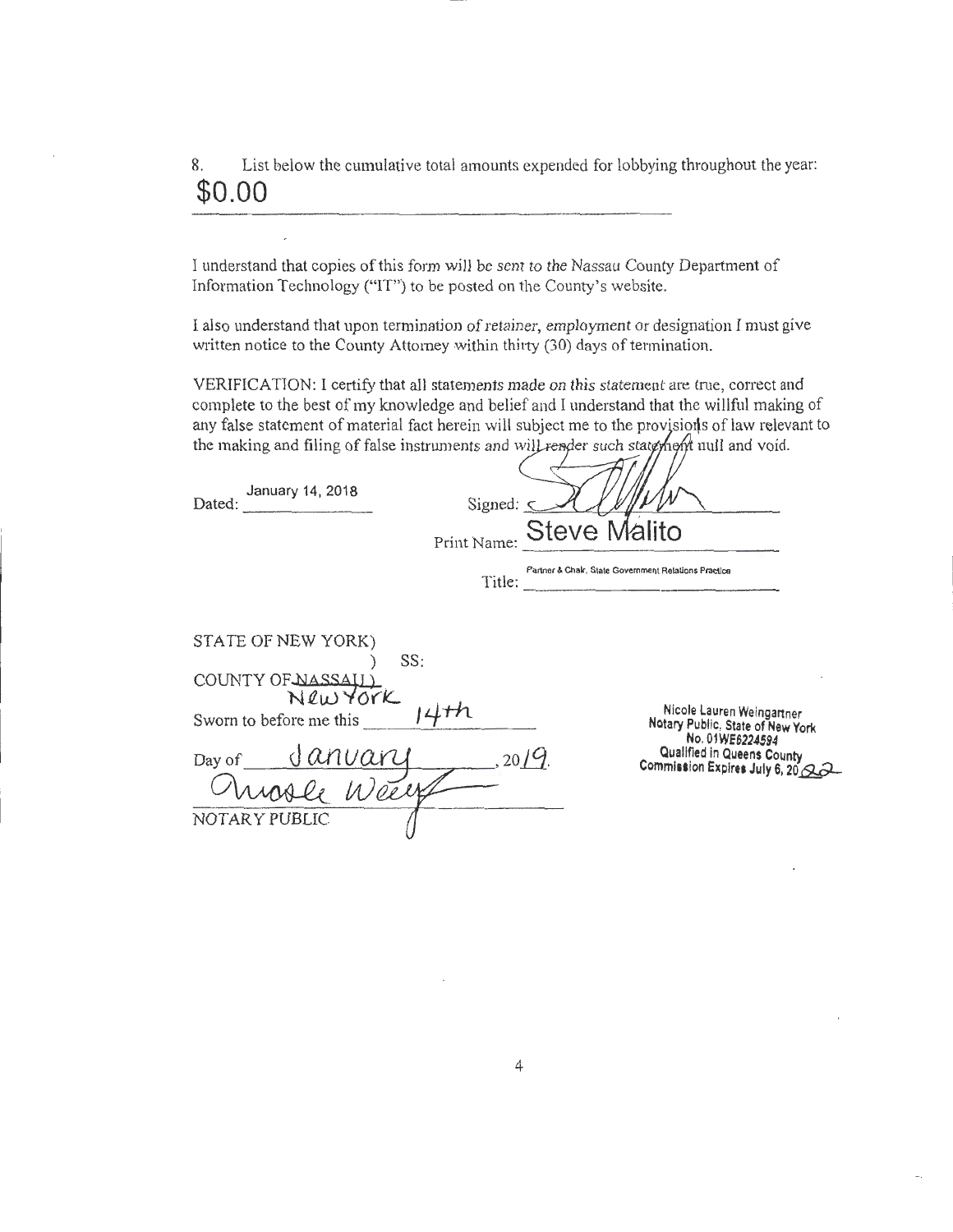#### Davidoff Hutcher & Citron LLP Lobbyists Engaging Nassau County Addendum# 1

| Name                  | Address                                                                       | <b>Phone Number</b> | Registered to Lobby in                                                        |
|-----------------------|-------------------------------------------------------------------------------|---------------------|-------------------------------------------------------------------------------|
| Charles Capetanakis   | Davidoff Hutcher & Citron LLP<br>605 Third Avenue<br>New York, New York 10158 | 212-557-7200        | Nassau County<br>New York City<br>New York State                              |
| Sean Crowley          | Davidoff Hutcher & Citron LLP<br>605 Third Avenue<br>New York, New York 10158 | 212-557-7200        | Nassau County<br>New York City<br>New York State<br>Federal                   |
| Sid Davidoff          | Davidoff Hutcher & Citron LLP<br>605 Third Avenue<br>New York, New York 10158 | 212-557-7200        | Nassau County<br>New York City<br>New York State<br>Federal                   |
| Arthur Goldstein      | Davidoff Hutcher & Citron LLP<br>605 Third Avenue<br>New York, New York 10158 | 212-557-7200        | Nassau County<br>New York City<br>New York State<br>Federal                   |
| John B. Kiernan       | Davidoff Hutcher & Citron LLP<br>605 Third Avenue<br>New York, New York 10158 | 212-557-7200        | Nassau County<br>Suffolk County<br>New York City<br>New York State<br>Federal |
| Stephen A. Malito     | Davidoff Hutcher & Citron LLP<br>605 Third Avenue<br>New York, New York 10158 | 212-557-7200        | Nassau County<br>Suffolk County<br>New York City<br>New York State<br>Federal |
| Nicole L. Weingartner | Davidoff Hutcher & Citron LLP<br>605 Third Avenue<br>New York, New York 10158 | 212-557-7200        | Nassau County<br><b>Suffolk County</b><br>New York City<br>New York State     |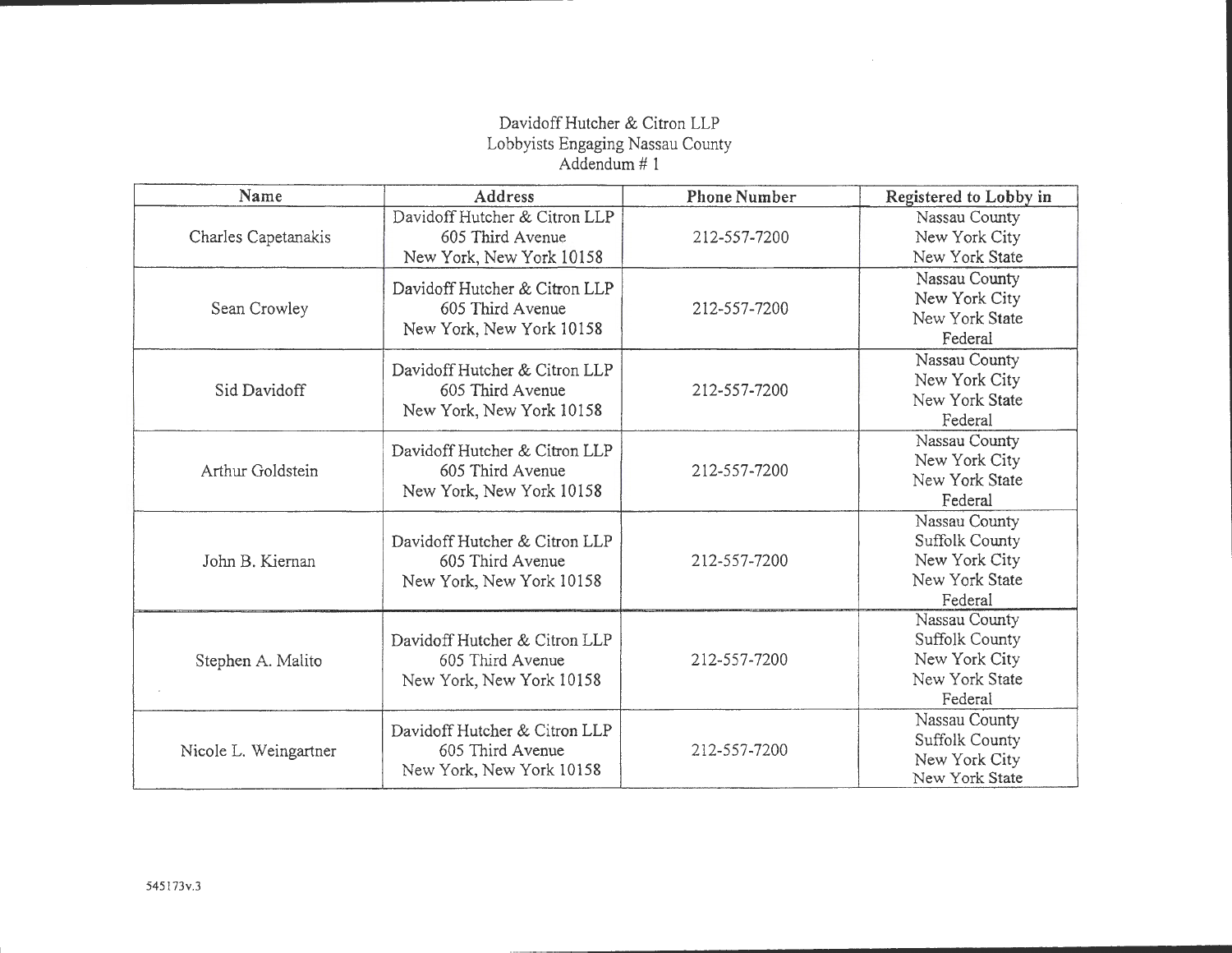#### Davidoff Butcher & Citron LLP Clients Clients Represented in Nassau County Addendum#2

 $\bar{\tau}$ 

| Name                                                                                                   | Address                                                          | <b>Phone Number</b> |
|--------------------------------------------------------------------------------------------------------|------------------------------------------------------------------|---------------------|
| Election Systems & Software                                                                            | 11208 John Galt Blvd.<br>Omaha, NE 68137                         | 1-877-377-8683      |
| Nassau Village Officials Association                                                                   | P.O. Box 484<br>New Hyde Park, NY 11040-5572                     | 516-437-1455        |
| Castagna Realty Co., Inc.                                                                              | 2110 Northern Blvd., Suite 201<br>Manhasset, New York 11030      | 516-627-6700        |
| Syosset Park Development, LLC<br>c/o Simon Property Group, Inc.<br>(FKA Oyster Bay Realty)             | 225 West Washington Street, 14th Floor<br>Indianapolis, IN 46204 | 317-263-7083        |
| RELX Inc. and affiliated entities including<br>subsidiary Elsevier<br>(FKA Reed Elsevier Inc. et. al.) | 1150 18th Street, NW, Suite 600<br>Washington, DC 20036          | 202-857-8235        |
| Family Residences and Essential<br>Enterprises, Inc. (FREE)                                            | 191 Bethpage Sweet Hollow Road<br>Old Bethpage, New York 11804   | 516-870-1600        |
| North Shore Board of Education                                                                         | 112 Franklin Avenue<br>Sea Cliff, New York 11579                 | 516-277-7801        |
| A. Vournou Construction<br>Management Group LLC                                                        | 6500 Jericho Turnpike<br>Syosset, New York 11791                 | 516-513-1262        |
| SCO Family of Services                                                                                 | 1 Alexander Place<br>Glen Cove, New York 11542                   | 516-671-1253        |
| Oracle America, Inc.                                                                                   | 1910 Oracle Way<br>Reston, VA 20190                              | 703-478-9000        |

 $\cdot$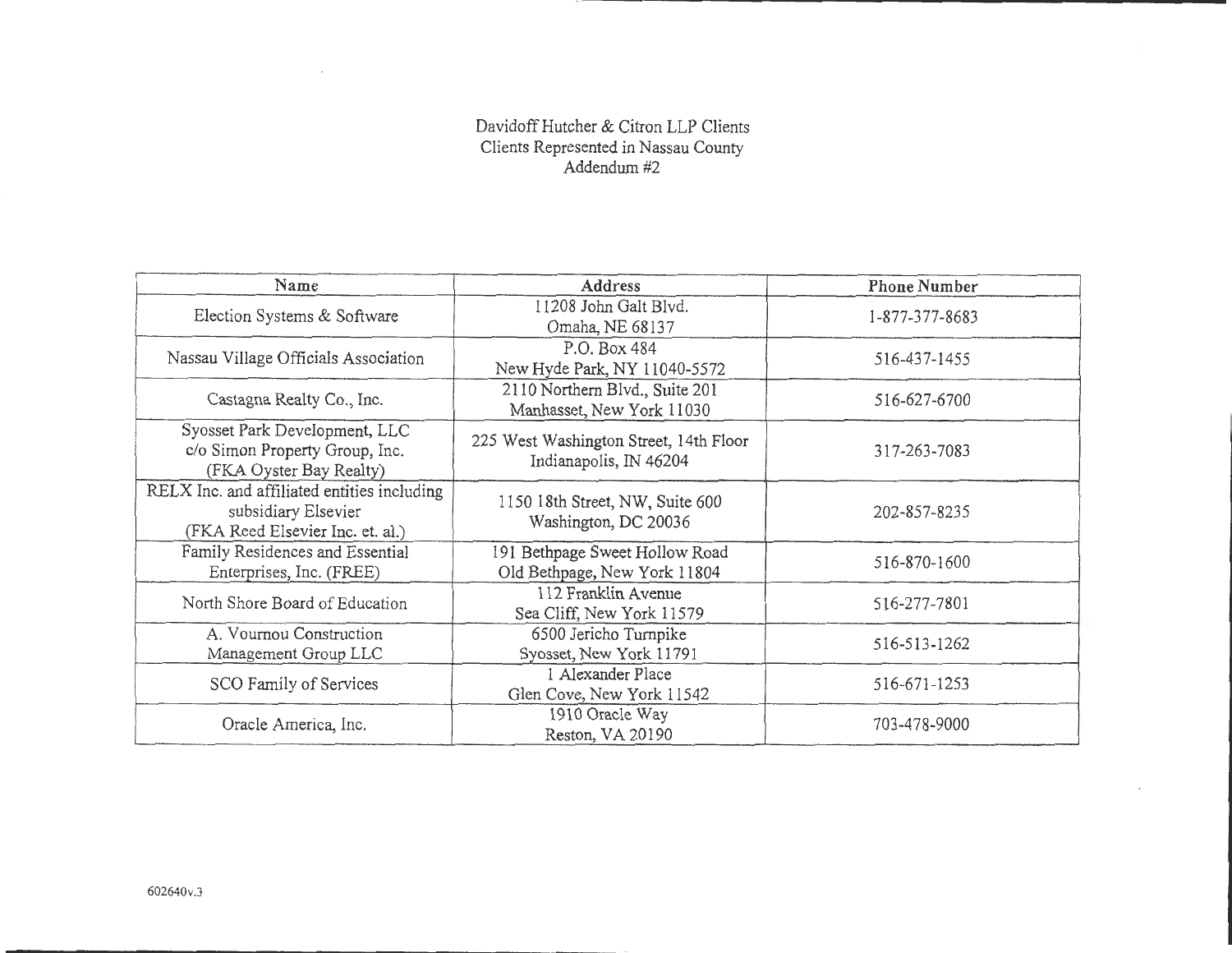#### Davidoff Hutcher & Citron LLP Clients Clients Represented in Nassau County Addendum #3 Compensation & Expenses

### For January 1, 2018 to December 31, 2018

| <b>Client Name</b>                                                                                     | Compensation           | <b>Expenses</b> |
|--------------------------------------------------------------------------------------------------------|------------------------|-----------------|
| Election Systems & Software                                                                            | \$90,000 - Retainer    | \$0.00          |
| Nassau Village Officials Association                                                                   | \$30,000 - Retainer    | \$0.00          |
| Castagna Realty Co., Inc.                                                                              | \$60,000 - Retainer    | \$0.00          |
| Syosset Park Development, LLC<br>c/o Simon Property Group, Inc.<br>(FKA Oyster Bay Realty)             | \$40,000 - Retainer*   | \$0.00          |
| RELX Inc. and affiliated entities including<br>subsidiary Elsevier<br>(FKA Reed Elsevier Inc. et. al.) | \$84,000 - Retainer    | \$0.00          |
| Family Residences and Essential<br>Enterprises, Inc. (FREE)                                            | \$54,000 - Retainer    | \$0.00          |
| North Shore Board of Education                                                                         | \$60,000 - Retainer    | \$0.00          |
| A. Vournou Construction<br>Management Group LLC                                                        | \$30,000 - Retainer    | \$0.00          |
| SCO Family of Services                                                                                 | \$67,500 - Retainer**  | \$0.00          |
| Oracle America, Inc.                                                                                   | \$52,000 - Retainer*** | \$0.00          |

\*Syosset Park Development and DHC terminated their contact on August 31, 2018.

\*\*SCO Family of Services was registered to lobby in Nassau County on March 12,2018.

\*\*\*Oracle America was registered to lobby in Nassau County on April 9, 2018.